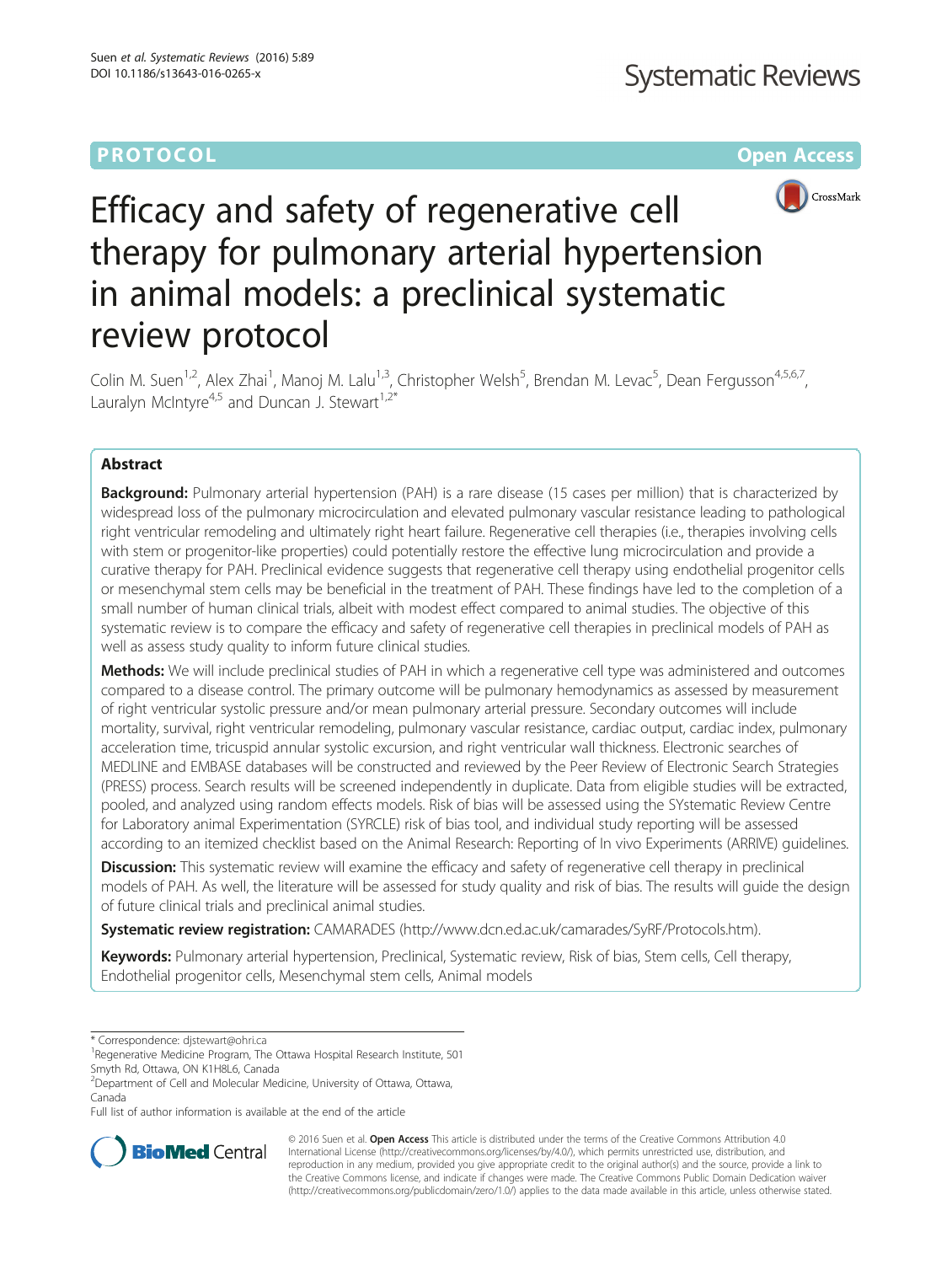# Background

Pulmonary hypertension is a progressive disease that results from restricted blood flow through the pulmonary circulation and loss of effective pulmonary microvascular area. This leads to increased resistance in the pulmonary vasculature and eventually right heart failure [[1\]](#page-7-0). Clinically, pulmonary arterial hypertension (PAH) is defined by an increase in mean pulmonary arterial pressure ≥25 mmHg at rest by right heart catheterization with a pulmonary capillary wedge pressure ≤15 mmHg. PAH, classified as World Health Organization (WHO) Group I pulmonary hypertension [[1, 2\]](#page-7-0), represents a group of diseases of various etiologies that are characterized by increased pulmonary vascular resistance due to pathology at the level of the precapillary arteriolar system. Although the mechanisms underlying the pathobiology of PAH are still unclear, it is thought that injury to the pulmonary endothelium leads to apoptosis which, in turn, triggers processes that reduce the effective lung vasculature, including widespread loss of functional microcirculation and obliterative remodeling of the small pulmonary arterioles due to the emergence of growth dysregulated vascular cells [\[3](#page-7-0)]. Ultimately, loss of lung microcirculation leads to progressive increase in pulmonary vascular resistance, right ventricular remodeling, and eventually right heart failure [\[4](#page-7-0)–[6](#page-7-0)]. PAH is subdivided into subgroups based on etiology such as idiopathic, hereditary, drug- and toxininduced, and PAH associated with other diseases such as connective tissue disease HIV, schistosomiasis, chronic hemolytic anemia, and congenital heart disease (Table 1).

The current standard of care PAH-specific therapies consists largely of pharmacological vasodilator agents, such as phosphodiesterase-5 inhibitors, prostacyclin analogs, and endothelin antagonists. These have only modest effects on pulmonary hemodynamics, and prognosis remains poor despite introduction of a number of new therapies in the last 5 years [[7\]](#page-7-0). The most recent estimate of 5-year survival of newly diagnosed PAH is 61.2 % [[7\]](#page-7-0). Thus, the development of clinically effective strategies to restore normal pulmonary structure and function in established PAH are needed.

Recent understanding of the role of adult stem and progenitor cells in the maintenance of vascular homeostasis and repair of injury has stimulated interest in the potential for regenerative cell therapies for PAH. Most of the preclinical studies of cell therapy for PAH have used two cell types in particular, early-outgrowth endothelial progenitor cells (EPCs, also known as circulating angiogenic cells, myeloid angiogenic cells) and mesenchymal stromal cells (MSCs, also known as mesenchymal stem cells, adult stem cells) [[8](#page-7-0), [9](#page-7-0)]. EPCs and MSCs

| <b>Table 1</b> Clinical classification of WHO group 1 pulmonary |  |
|-----------------------------------------------------------------|--|
| hypertension                                                    |  |

| 1. Pulmonary arterial hypertension (PAH)                                          |  |
|-----------------------------------------------------------------------------------|--|
| 1.1 Idiopathic PAH                                                                |  |
| 1.2 Heritable PAH                                                                 |  |
| 1.2.1 BMPR2                                                                       |  |
| 1.2.2 ALK-1, ENG, SMAD9, CAV1, KCNK3                                              |  |
| 1.2.3 Unknown                                                                     |  |
| 1.3 Drug- and toxin-induced                                                       |  |
| 1.4 Associated with:                                                              |  |
| 1.4.1 Connective tissue disease                                                   |  |
| 1.4.2 HIV infection                                                               |  |
| 1.4.3 Portal hypertension                                                         |  |
| 1.4.4 Congenital heart disease                                                    |  |
| 145 Schistosomiasis                                                               |  |
| 1' Pulmonary veno-occlusive disease and/or pulmonary capillary<br>hemangiomatosis |  |
| 1" Persistent pulmonary hypertension of the newborn (PPHN)                        |  |

have been described as dynamic and responsive cells that can migrate to sites of vascular injury in several in vivo animal disease models [[10\]](#page-7-0), facilitating neovascularization and reducing inflammation [\[8](#page-7-0)]. As a treatment for PAH, preclinical studies involving these cell types have demonstrated efficacy in improving key pathological features of PAH such as cardiopulmonary hemodynamics, restoring the degenerated microvascular area, and reducing both right ventricular and pulmonary vascular remodeling [\[8](#page-7-0)]. A small number of clinical studies involving stem/progenitor cell therapy on PAH patients have been completed or are underway and show some promise in controlling the extent of the disease [\[3, 11](#page-7-0)]. However, to date, there has been no systematic synthesis of preclinical studies investigating stem cells therapy for the treatment of PAH.

In order to address this knowledge gap, we will conduct a preclinical systematic review of regenerative cell therapy for PAH. In contrast to narrative preclinical reviews of stem cells for PAH treatment, this systematic review will provide additional key evaluations. The meta-analysis will provide an estimation of the cumulative overall effect of stem cell treatment on pulmonary hemodynamics based on currently available data in preclinical studies. This systematic review will also attempt to evaluate the quality of currently available evidence based on risk of bias assessment and completeness of reporting, and the potential for publication bias. This data may impact the design of current preclinical testing of stem cell therapies and potentially influence the design of future clinical trials.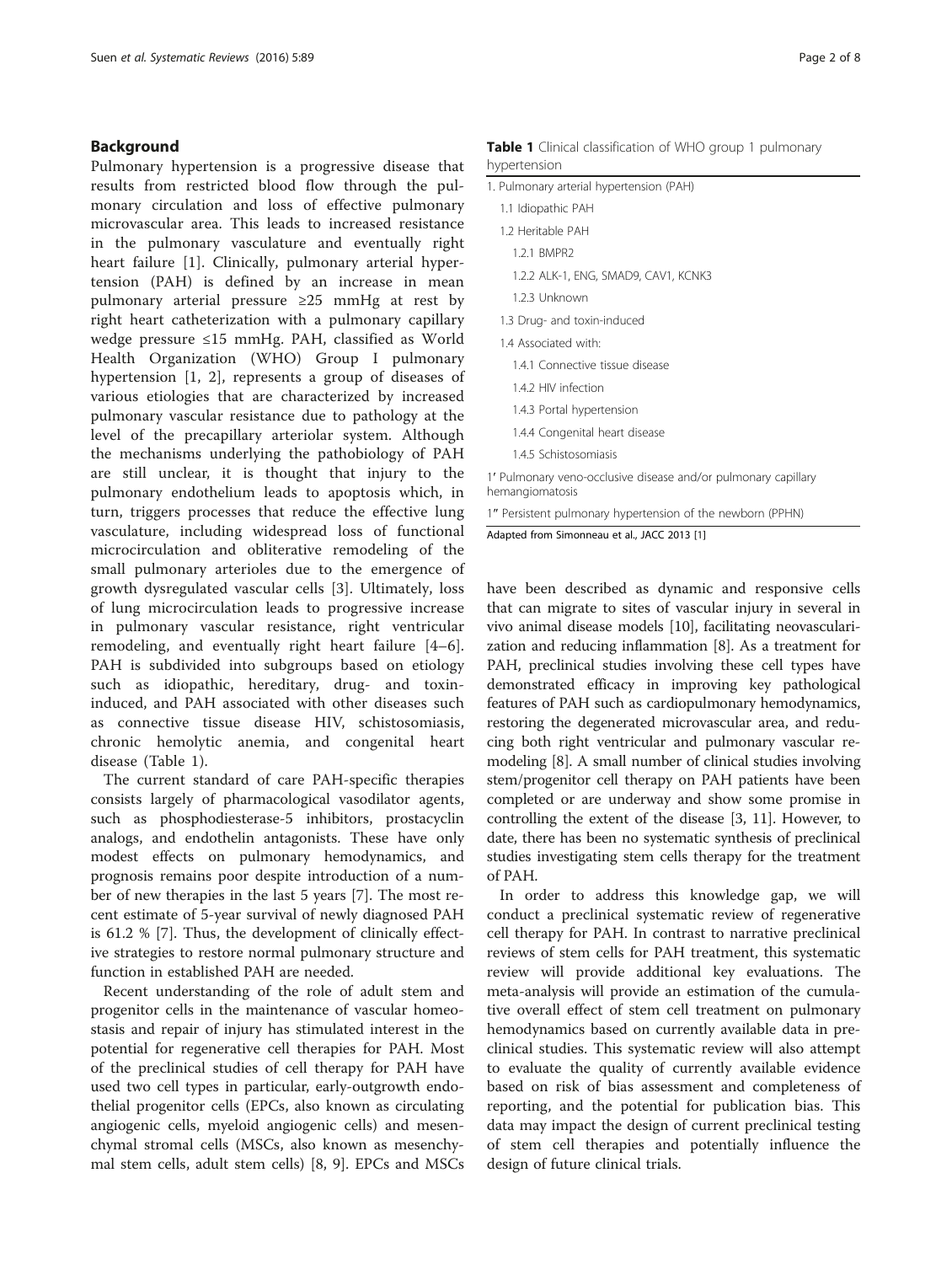# Study questions

In preclinical studies of pulmonary arterial hypertension, do PAH animals receiving regenerative cell therapy exhibit improved pulmonary hemodynamics compared to PAH animals not receiving regenerative cell therapy and is regenerative cell therapy safe?

# Methods/design

## Protocol and registration

The protocol was developed by a research team of clinical (DS, AZ) and preclinical research scientists (CS, ML), experts in knowledge synthesis and translation (DF, LM). The protocol will follow the Preferred Reporting Items for Systematic Reviews and Meta-Analyses Protocols (PRISMA-P) checklist (Additional file [1:](#page-6-0) PRISMA checklist). The protocol is registered through the Collaborative Approach to Meta Analyses and Review of Animal Data from Experimental Studies (CAMARADES) website ([http://www.camarades.info\)](http://www.camarades.info).

# Types of studies

This review will include controlled studies (randomized, pseudo-randomized and non-randomized) that evaluate the efficacy or safety of regenerative cell therapy for PAH.

# Types of preclinical animal models

We will include preclinical in vivo models of PAH that reproduce features of the pathophysiology associated and/or etiology of human PAH [\[1\]](#page-7-0). Specifically, the eligible animal models are the rodent monocrotaline (MCT), chronic hypoxia (CH), and SU5416 + chronic hypoxia (SU+CH) models. These are recognized as the most representative and most widely utilized methods of induction for modeling human PAH [[12\]](#page-7-0). These models do not require invasive surgery or extensive manipulation that could be subject to technical variability and therefore provide a predictable disease phenotype. These models share in common the characteristic pathological features of human PAH: endothelial dysfunction, SMC proliferation, inflammation, and vascular narrowing and rarefaction resulting in pulmonary hypertension and right ventricular remodeling; however, only the SU+CH model reproduces the complex obliterative vascular lesions that are typical of human PAH [[13](#page-7-0)]. Mouse models will not be considered for this systematic review as currently available models (chronic hypoxia) lack significantly elevated pulmonary pressures, right ventricular hypertrophy, and pulmonary arteriolar remodeling [[12\]](#page-7-0).

Animal models of PH secondary to other causes such as left heart disease, lung disease, or thromboembolism (WHO Groups 3-5) [\[4](#page-7-0)] will not be included. Genetically modified animals and will also be excluded. Since the purpose of this study to inform future decisions for designing clinical trials for adult populations, this study will exclude neonatal animal models of pulmonary hypertension.

# Types of interventions

The intervention group will include animals receiving any regenerative cell therapy (xenogeneic, syngeneic, or allogeneic cells from any tissue source). Experiments involving pretreatment of cells, co-treatment, and/or genetic manipulation (e.g., engineered to over- or under-express certain genes) will be classified as "cell modifications" for subgroup analysis. Studies using non-stem/progenitor cells (i.e., terminally differentiated cells such as mature endothelial cells, smooth muscle cells, or fibroblasts) as the therapeutic intervention will be excluded. Studies that do not include the administration of viable cells, for example, studies with only cell-free products derived from stem/progenitor cells such as conditioned media, will also be excluded.

# Types of control comparisons

The preclinical comparison group will include animals from studies that have had experimentally induced PAH but have not been administered a regenerative cell (vehicle control, control cell type, or no treatment).

# Timing of outcome measurements

Outcomes will be assessed at least 1 week after intervention to exclude the possibility of acute effects of cell administration.

# Preclinical primary endpoints

The current gold standard for the diagnosis and evaluation of clinical pulmonary hypertension is direct pulmonary hemodynamic measures by right heart catheterization. The primary endpoint will be direct measures of pulmonary hemodynamics (mean pulmonary arterial pressure, right ventricular systolic pressure) measured after administration of cells (Table [2\)](#page-3-0). The primary outcome will be assessed at the end of the follow-up period.

## Preclinical secondary endpoints

We will collect data on all deaths and animal mortality. Right ventricular (RV) remodeling is a forerunner of right heart failure, which is characterized by decreased function and dilatation of the RV and strongly correlates with prognosis and survival in PH patients [[14\]](#page-7-0). We will collect morphometric data on right ventricular remodeling expressed as the weight ratio of right ventricle/left ventricle + septum. Other measures of cardiac function and hemodynamics will also be collected to assess functional performance of the heart such as cardiac output and cardiac index (cardiac output/body weight) and pulmonary vascular resistance.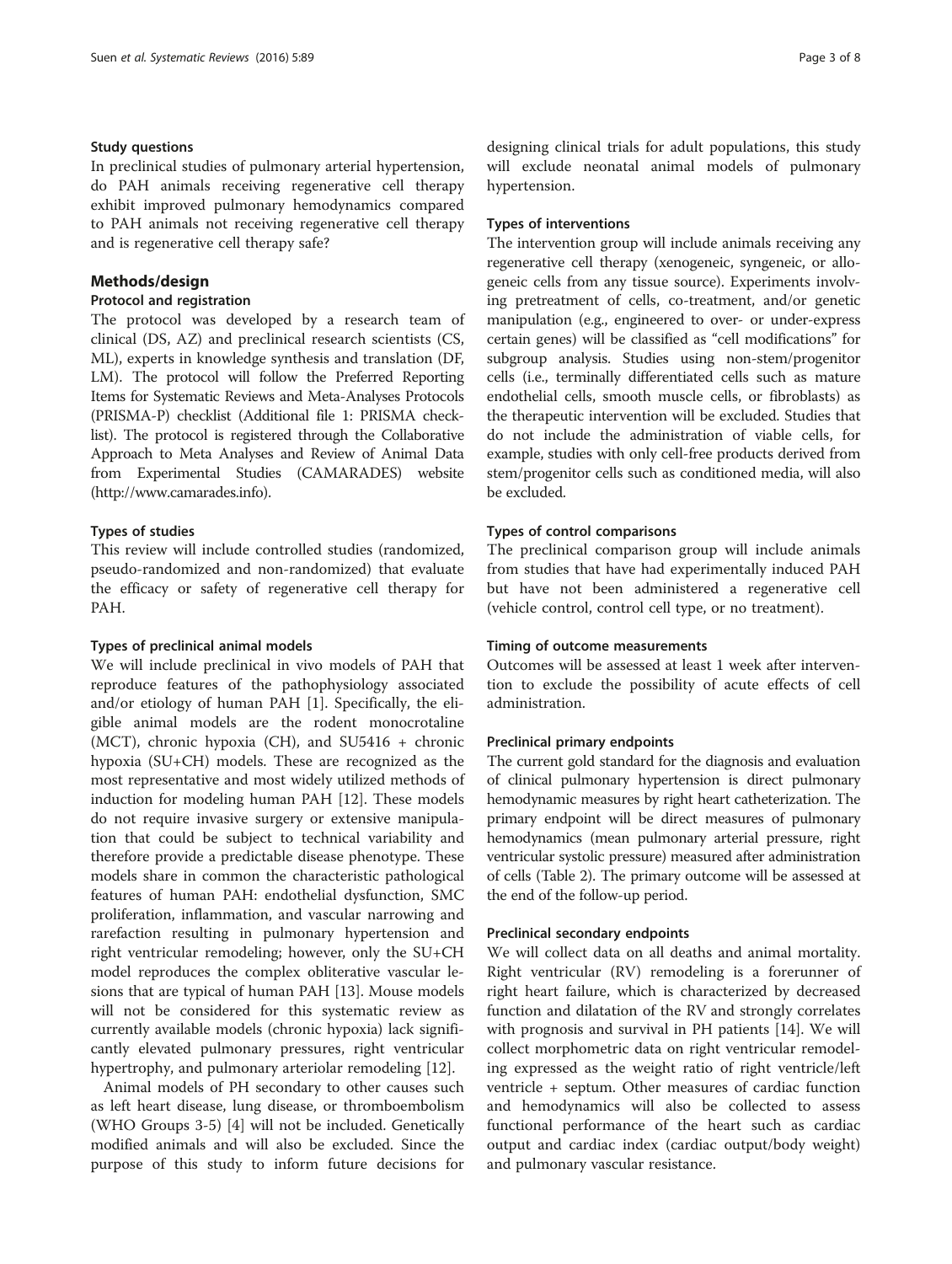<span id="page-3-0"></span>Table 2 Quantitative measures of severity of pulmonary hypertension

| Collection method                                              | Parameter                                          | Surrogate index for             | Type of variable        |
|----------------------------------------------------------------|----------------------------------------------------|---------------------------------|-------------------------|
| Direct measurement                                             | Right ventricular systolic pressure (RVSP)         | Pulmonary hemodynamics [12, 30] | Continuous              |
|                                                                | Mean pulmonary arterial pressure (mPAP)            | Pulmonary hemodynamics [12, 30] | Continuous              |
|                                                                | Cardiac output, cardiac index                      | Cardiac function [12, 30]       | Continuous (calculated) |
|                                                                | Pulmonary vascular resistance (PVR)                | Pulmonary hemodynamics          | Continuous (calculated) |
| Post-mortem tissue collection                                  | Morphometric RV hypertrophy (RV/LV+S)              | RV remodeling [12, 30]          | Continuous              |
| Echocardiography                                               | Pulmonary artery acceleration time (PAT)           | Pulmonary hemodynamics [12, 30] | Continuous              |
|                                                                | RV free wall thickness                             | RV remodeling [12, 30]          | Continuous              |
|                                                                | Tricuspid annular plane systolic excursion (TAPSE) | Cardiac function                | Continuous              |
| Ratio of deaths/total participants<br>at experimental endpoint | Death                                              | Mortality                       | Continuous              |
| Survival time relative to induction                            | Survival                                           | Survival                        | Continuous              |

Table 3 SYRCLE risk of bias (RoB) tool

| Item           | Type of bias     | Domain                             | Description of domain                                                                                                                                                                                                                                                                                                                                                     | Review authors' judgment                                                                                                             |
|----------------|------------------|------------------------------------|---------------------------------------------------------------------------------------------------------------------------------------------------------------------------------------------------------------------------------------------------------------------------------------------------------------------------------------------------------------------------|--------------------------------------------------------------------------------------------------------------------------------------|
| 1              | Selection bias   | Sequence<br>generation             | Describe the methods used, if any, to generate<br>the allocation sequence in sufficient detail to<br>allow an assessment whether it should produce<br>comparable groups.                                                                                                                                                                                                  | Was the allocation sequence adequately<br>generated and applied? <sup>a</sup>                                                        |
| 2              | Selection bias   | <b>Baseline</b><br>characteristics | Describe all the possible prognostic factors or<br>animal characteristics, if any, that are compared<br>in order to judge whether or not intervention<br>and control groups were similar at the start of<br>the experiment.                                                                                                                                               | Were the groups similar at baseline or were<br>they adjusted for confounders in the analysis?                                        |
| 3              | Selection bias   | Allocation<br>concealment          | Describe the method used to conceal the<br>allocation sequence in sufficient detail to<br>determine whether intervention allocations<br>could have been foreseen before or during<br>enrolment.                                                                                                                                                                           | Was the allocation adequately concealed? <sup>a</sup>                                                                                |
| $\overline{4}$ | Performance bias | Random housing                     | Describe all measures used, if any, to house the<br>animals randomly within the animal room.                                                                                                                                                                                                                                                                              | Were the animals randomly housed during the<br>experiment?                                                                           |
| 5              | Performance bias | Blinding                           | Describe all measures used, if any, to blind trial<br>caregivers and researchers from knowing which<br>intervention each animal received. Provide any<br>information relating to whether the intended<br>blinding was effective.                                                                                                                                          | Were the caregivers and/or investigators<br>blinded from knowledge which intervention<br>each animal received during the experiment? |
| 6              | Detection bias   | Random outcome<br>assessment       | Describe whether or not animals were selected at<br>random for outcome assessment, and which<br>methods to select the animals, if any, were used.                                                                                                                                                                                                                         | Were animals selected at random for outcome<br>assessment?                                                                           |
| 7              | Detection bias   | Blinding                           | Describe all measures used, if any, to blind<br>outcome assessors from knowing which<br>intervention each animal received. Provide any<br>information relating to whether the intended<br>blinding was effective.                                                                                                                                                         | Was the outcome assessor blinded?                                                                                                    |
| 8              | Attrition bias   | Incomplete<br>outcome data         | Describe the completeness of outcome data for<br>each main outcome, including attrition and<br>exclusions from the analysis. State whether<br>attrition and exclusions were reported, the<br>numbers in each intervention group (compared<br>with total randomized animals), reasons for<br>attrition or exclusions, and any re-inclusions in<br>analyses for the review. | Were incomplete outcome data adequately<br>addressed? <sup>a</sup>                                                                   |
| 9              | Reporting bias   | Selective outcome<br>reporting     | State how selective outcome reporting was<br>examined and what was found.                                                                                                                                                                                                                                                                                                 | Are reports of the study free of selective<br>outcome reporting? <sup>a</sup>                                                        |
| 10             | Other            | Other sources of<br>bias           | State any important concerns about bias not<br>covered by other domains in the tool.                                                                                                                                                                                                                                                                                      | Was the study apparently free of other<br>problems that could result in high risk of bias? <sup>a</sup>                              |

<sup>a</sup>ltems in agreement with the items in the Cochrane Risk of Bias tool. Hooijmans et al. BMC Medical Research Methodology 2014 14:43 doi[:10.1186/1471-2288-14-43](http://dx.doi.org/10.1186/1471-2288-14-43)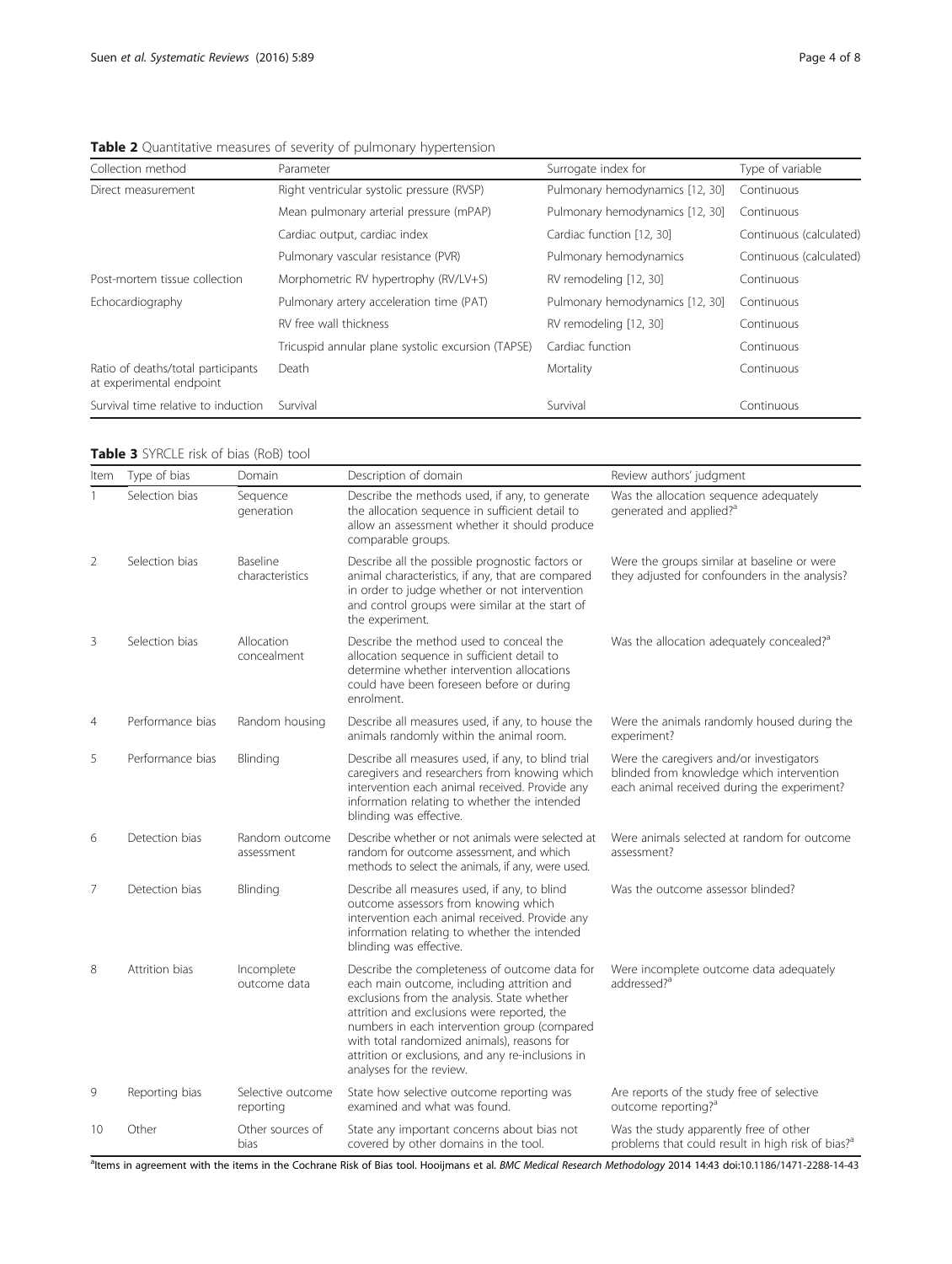We will collect data from other noninvasive measures obtained by echocardiography to evaluate cardiac structure and pulmonary hemodynamics (Table [2](#page-3-0)). Mortality and survival will also be collected to evaluate the safety of the intervention.

## Electronic search methods for study identification

In consultation with the review team, electronic search strategies will be developed for each database by an experienced medical information specialist. Ovid MEDLINE®, Ovid MEDLINE® In-Process & Other Non-Indexed Citations, and EMBASE Classic + EMBASE will be searched. The strategy appended was used to search in MEDLINE (Additional file [2](#page-6-0)). The search strategy will be validated using the Peer Review of Electronic Search Strategies (PRESS) template by another information specialist [[15\]](#page-7-0).

Search strategies will use a combination of controlled vocabulary (for example stem cells, pulmonary hypertension) and keywords (for example, EPC, MSC, iPSC, HSC, PAH), and parsing will be formatted accordingly to each database. We will use modified animal filters from previously published methods [\[16](#page-7-0), [17](#page-7-0)] validated for PubMed/MEDLINE and EMBASE. There will be no date restrictions on any of the searches. In addition, a manual review of the bibliographies of selected articles and relevant reviews will be performed. Only articles in the English language will be included in the review.

#### Study selection

Titles and abstracts of search results will be screened independently by two individuals. Full text of all potentially eligible studies will be reviewed based on our eligibility criteria. Disagreements between reviewers will be resolved by consensus or by a third member of the systematic review team (DJS). Reasons for exclusion of potentially eligible studies will be recorded in accordance with the Preferred Reporting Items for Systematic Reviews and Meta-Analyses (PRISMA) guidelines developed for proper reporting of clinical systematic reviews [[18\]](#page-7-0).

#### Data collection and process and data items

Data will be extracted independently by two individuals into standardized, electronic pilot-tested forms using DistillerSR software [\(https://distillercer.com\)](https://distillercer.com). Specific data elements collected for this review are listed in Table [2.](#page-3-0)

# Assessment of risk of bias

Risk of bias will be assessed independently in duplicate for each included study using the Systematic Review Centre for Laboratory animal Experimentation (SYR-CLE) risk of bias tool. The SYRCLE tool was adapted

from the Cochrane Risk of Bias Tool to assess the methodological quality using criteria specific to animal studies (Table [3\)](#page-3-0). Items in this tool include assessments for selection bias (sequence generation, baseline characteristics, allocation concealment), performance bias (random housing, blinding), detection bias (random outcome assessment, blinded outcome assessment), attrition bias (completeness of outcome data), and reporting bias. For each included study, each parameter for type of bias will be scored as low, high, or unclear risk of bias.

#### Assessment of external validity

This review will record features that will facilitate judgments of external validity. External validity in preclinical research concerns the extent to which results can be generalized to different experimental measures, settings, and times [[19\]](#page-7-0). These assessments aid in the ability to replicate experimental findings. External validity will be assessed by subgroup analysis of the primary outcome based on: age, gender, species and strain of animal, model of PAH, severity of PAH, use of cell preservation, tissue source of regenerative cell product, timing of cell administration, dose of cells, type of control, presence of cell modification, and number of participating study centers (Table 4). These data will help evaluate the effect of factors such as animal characteristics and regenerative

| <b>Table 4</b> Elements of external validity |  |  |
|----------------------------------------------|--|--|
|----------------------------------------------|--|--|

| Category                                                    | Specific items                                                                             |
|-------------------------------------------------------------|--------------------------------------------------------------------------------------------|
| Strain                                                      | e.g., Sprague-Dawley versus<br>Fischer 344                                                 |
| Species                                                     | Rat, mouse, dog, pig, etc.                                                                 |
| Age                                                         | Age in weeks, body weight                                                                  |
| Gender                                                      | Male versus female versus mix of<br>genders used                                           |
| Model of PAH                                                | MCT, CH, or SUHx                                                                           |
| Severity of PAH                                             | RVSP or mPAP in control group                                                              |
| Cell preservation                                           | Fresh versus fresh from previously<br>cryopreserved versus thawed<br>cryopreserved product |
| Tissue source of regenerative<br>cell product               | Bone marrow versus peripheral<br>blood versus cord blood                                   |
| Timing of cell administration<br>following induction of PAH | Early (<2 weeks) versus late<br>(≥2 weeks) intervention                                    |
| Follow-up duration                                          | Primary outcome assessed at 1, 2, 3,<br>and 4+ weeks after intervention                    |
| Route of cell administration                                | Intravenous versus intratracheal versus<br>intraperitoneal versus intramuscular            |
| Dose of cells                                               | e.g., $1 \times 10^6$ cells                                                                |
| Type of control                                             | PBS versus normal saline versus<br>fibroblasts versus heat-killed cells                    |
| Cell modification                                           | Yes versus No                                                                              |
| Number of participating<br>study centers                    | Single versus multi-center                                                                 |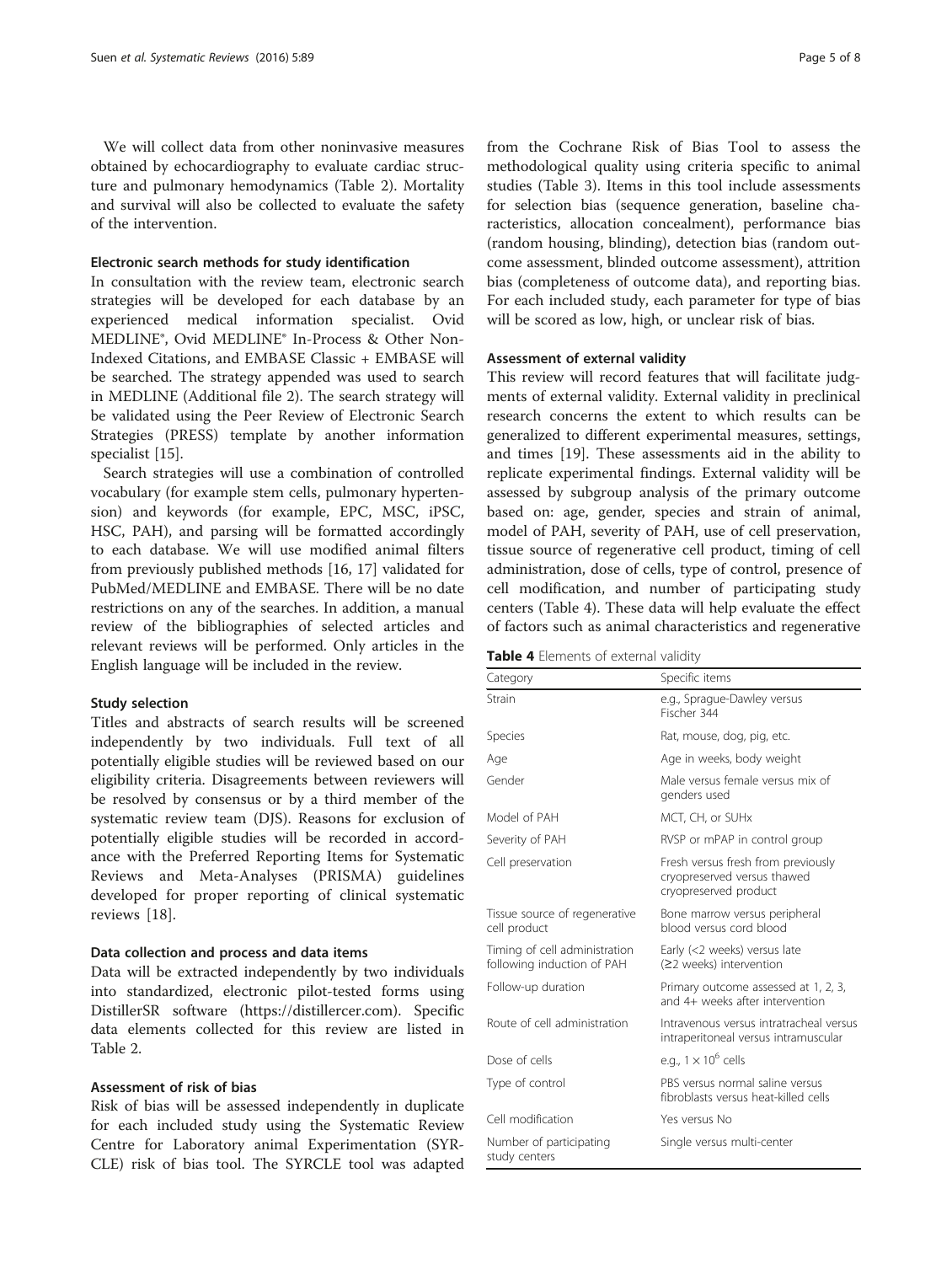cell preparation. As well, this will help identify optimal conditions for regenerative cell therapy to inform future clinical trials.

# Assessment of construct validity

Construct validity in preclinical research refers to the ability of a study to generalizable to a clinical scenario [[20\]](#page-7-0). Threats to construct validity arise when experimental conditions (model, intervention, outcomes) are not representative of the clinical scenario.

# We will assess construct validity based on a predefined checklist of factors aimed evaluate how closely the study resembles clinical PAH. The domains assessed will be animal subjects, outcome measures, modeling of disease, administration of intervention, and environment (Table 5). These will be recorded as yes/no answers.

# Description of reporting

We will apply the Animal Research: Reporting of In vivo Experiments (ARRIVE) guidelines to evaluate the quality

without anesthetics in patients

| Grouping                          | Recommendations from quidelines <sup>a</sup>                         | Specific application to PAH                                                                                                                                                          | Justification                                                                                                                                                       |
|-----------------------------------|----------------------------------------------------------------------|--------------------------------------------------------------------------------------------------------------------------------------------------------------------------------------|---------------------------------------------------------------------------------------------------------------------------------------------------------------------|
| Animal subjects                   | Model matches age of patients to<br>clinical setting                 | Adult animals included                                                                                                                                                               | Typical onset of PAH occurs in<br>adulthood [31, 32]                                                                                                                |
|                                   | Characterization of animal properties<br>at baseline                 | RVSP or mPAP assessed at baseline                                                                                                                                                    | Confirmation that the model<br>successfully establishes PAH                                                                                                         |
|                                   | Matching model to sex of patients in<br>clinical setting             | Both male and female animal<br>included                                                                                                                                              | Prevalence of PAH occurs in female<br>versus males is 2:1 [31, 32]                                                                                                  |
| Outcome<br>measurements           | Matching of measure to clinical<br>outcome                           | Clinically relevant outcome reported<br>(e.g., pulmonary hemodynamics, RV<br>remodeling, cardiac function,<br>mortality)                                                             | Clinically relevant outcomes may<br>increase potential generalizability to<br>clinical setting                                                                      |
|                                   |                                                                      | Long-term follow-up (>3 weeks<br>post-intervention)                                                                                                                                  | PAH is a chronic disease; long-term<br>assessment increases reliability of<br>findings                                                                              |
|                                   |                                                                      | Pulmonary hemodynamics assessed<br>by direct catheterization                                                                                                                         | Right heart catheterization is the<br>gold standard for diagnosing PAH                                                                                              |
|                                   | Assessment of multiple manifestations<br>of disease phenotype        | Study reports ≥2 types of outcome<br>measurements (pulmonary<br>hemodynamics, RV remodeling,<br>cardiac function, mortality,<br>histopathological assessment of<br>vascular lesions) | Efficacy in multiple manifestations of<br>PAH may increase reliability of<br>findings                                                                               |
| Modeling of<br>disease            | Matching model to human<br>manifestation                             | Criteria for PAH are met in disease<br>control (mPAP >25 mmHq;<br>RVSP > 35 mmHg [12, 33])                                                                                           | PAH is induced successfully in<br>the model                                                                                                                         |
|                                   | Treatment response along<br>mechanistic pathway                      | A molecular or cellular mechanism<br>of treatment is measured and<br>reported                                                                                                        | Ensures therapy is producing a<br>biological effect; ensures negative<br>effects cannot be ascribed to a lack<br>of biological activity                             |
| Administration of<br>intervention | Matching timing of treatment<br>delivery to clinical setting         | Intervention is given after PAH is<br>established (>2 weeks in animal<br>models)                                                                                                     | PAH usually present with symptoms<br>before diagnosis                                                                                                               |
|                                   | Matching the duration/exposure of<br>treatment to clinical setting   | Evidence of cell persistence in any<br>animal organ                                                                                                                                  | Ensures presence of cells during<br>course of treatment                                                                                                             |
|                                   | Matching model to co-interventions<br>in clinical setting            | Animals are on background medical<br>therapy for PAH (e.g., Prostacyclins<br>endothelin receptor antagonists,<br>PDE5 inhibitors, calcium channel<br>blockers)                       | PAH patients would be on<br>conventional pharmacotherapy                                                                                                            |
| Environment                       | Address confounders associated with<br>setting, experimental setting | General anesthetic is not used<br>during outcome measurements                                                                                                                        | Anesthetics may exert effects on<br>cardiovascular system; patients<br>undergo right heart catheterization<br>under local anesthetic,<br>echocardiography performed |

# Table 5 Elements of construct validity

<sup>a</sup>Recommendations to reduce threats to construct validity were identified by [\[20\]](#page-7-0)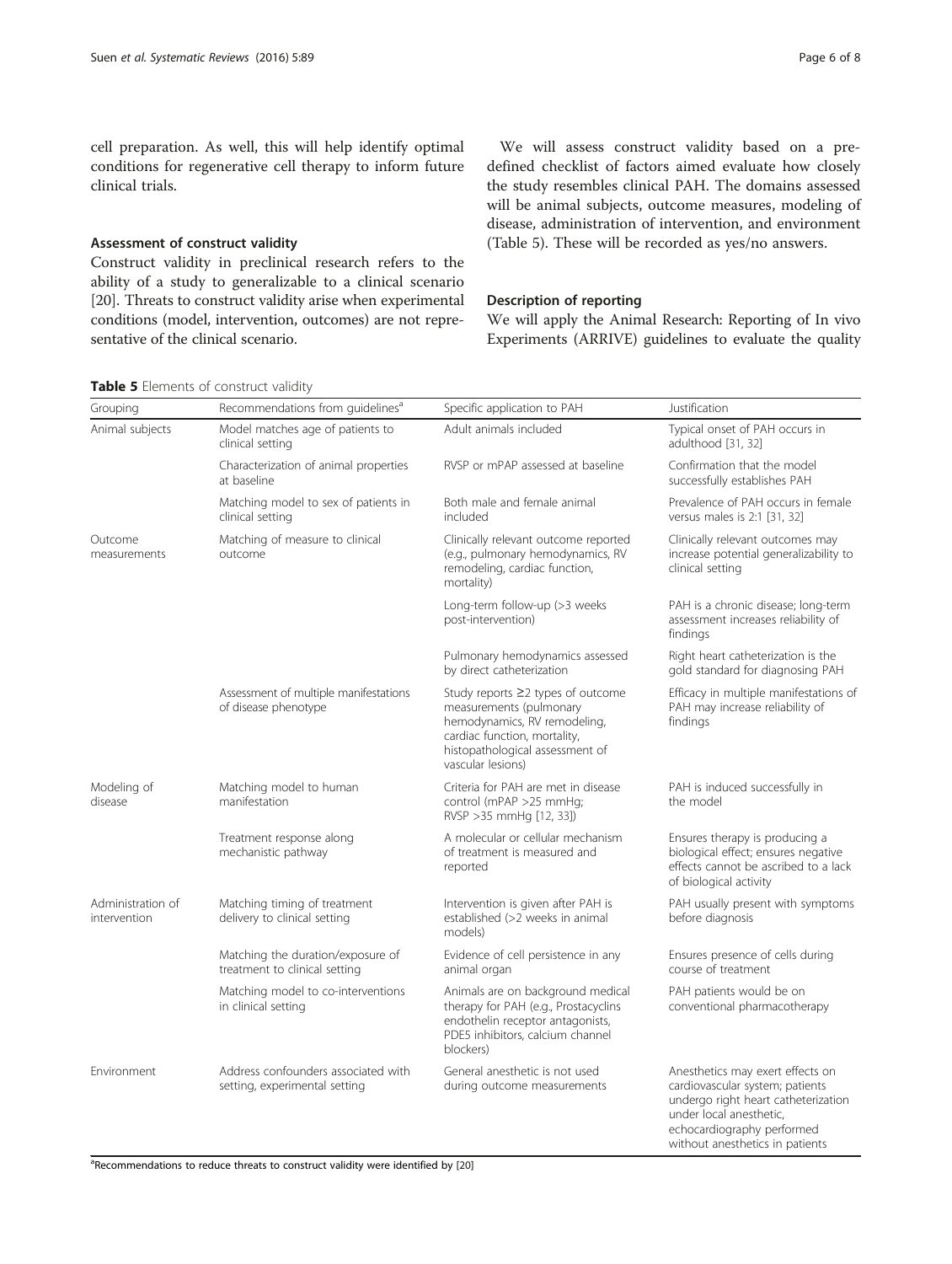<span id="page-6-0"></span>of reporting in preclinical studies. The ARRIVE guidelines were developed by the National Centre for the Replacement, Refinement, and Reduction of Animals in Research (NC3Rs) to improve the transparent and comprehensive reporting of research methods and results for in vivo animal experiments [\[21\]](#page-7-0).

#### Data analysis

Continuous endpoints will be pooled using the ratio of weighted means using the inverse variance random effects method [[22](#page-7-0), [23\]](#page-7-0). Death will be analyzed as the mortality ratio of  $n_{\text{deaths}}/n_{\text{total}}$  at defined endpoints and by mean survival in days. Statistical heterogeneity of included studies will be measured using the  $I^2$  test with 95 % confidence intervals [\[24\]](#page-7-0). An evaluation for the presence of publication bias will be conducted with funnel plots and Egger's regression test [\[25\]](#page-7-0).

Planned subgroup analyses will be examined on the primary endpoint of right heart catheterization hemodynamics (RVSP/mPAP). Heterogeneity will be analyzed for the following: PAH induction method, age, sex, strain, regenerative cell type, tissue origin of cells, timing of administration (<2 weeks post-induction, ≥2 weeks post-induction), follow-up period (0, 1, 2, 3, 4+ weeks post-intervention), route of delivery, cell dose, dose frequency, use of cell pretreatments and other enhancement strategies (e.g., gene transfection), and sample sizes of study.

#### **Discussion**

The timing of this review is highly relevant, as clinical trials have been completed (NCT00257413, NCT00641836, NCT00469027) [\[11, 3](#page-7-0) [,26\]](#page-7-0). So far, based on limited shortterm data, the results of completed clinical trials have shown relatively modest benefits [\[11\]](#page-7-0) compared to the effect sizes reported in some preclinical literature [\[27, 28](#page-7-0)]. Most of the evidence supporting regenerative cell therapy for PAH has been based on findings observed in prevention studies rather than treatment studies in established pulmonary hypertension [[8\]](#page-7-0), which may have contributed to the overestimation of the degree of their efficacy. Therefore, a thorough examination of the study design with attention to the timing of interventions and suitability of follow-up duration must be conducted to determine the validity of the available evidence and potential for clinical translation.

Systematic reviews should be valuable in stem cell research because of the high degree of heterogeneity of cell products used for therapy. As such, a secondary aim of this study will be to evaluate the relative efficacy between regenerative cell types. Although EPCs and MSCs have both been studied extensively in preclinical models, we anticipate that other cell products such as cells derived from embryonic stem cells or induced pluripotent

stem cell may also have in vivo efficacy. Still, guidelines and/or criteria for what constitutes a particular regenerative cell type are ill-defined and when available, they are loosely defined based on an evolving understanding of stem cell biology [[29](#page-7-0)]. In the absence of such standards, this review will address the level of transparency in reporting of pertinent information regarding stem cell isolation and culture techniques and quality control for each cell type, as well as the delivery and dosing methods.

We anticipate that this comprehensive synthesis will provide valuable information in translating stem cell therapy to the clinic. In addition, this review will have an immediate impact on preclinical research by highlighting knowledge gaps and areas to improve study design for future preclinical investigations of PAH.

#### Abbreviations

ALK-1, activin receptor-like kinase 1; ARRIVE, Animal Research, Reporting of In vivo Experiments; BMPR2, bone morphogenetic receptor, type 2; CAMARADES, Collaborative Approach to Meta Analysis and Review of Animal Data from Experimental Studies; CAV1, caveolin 1; ENG, endoglin; EPC, endothelial progenitor cell; KCNK3, potassium channel subfamily K member 3; mPAP, mean pulmonary arterial pressure; MSC, mesenchymal stem cell, marrow stromal cell, or mesenchymal stromal cell; PAH, pulmonary arterial hypertension; PVR, pulmonary vascular resistance; RV, right ventricle; RVSP, right ventricular systolic pressure; SMAD9, mothers against decapentaplegic homolog 9; SYRCLE, Systematic Review Centre for Laboratory animal Experimentation.

# Additional files

[Additional file 1:](dx.doi.org/10.1186/s13643-016-0265-x) Preferred Reporting Items for Systematic review and Meta-Analysis Protocols (PRISMA-P) 2015 checklist: recommended items to address in a systematic review protocol\*. (DOC 81 kb)

[Additional file 2:](dx.doi.org/10.1186/s13643-016-0265-x) Appendix A1. MEDLINE Search Strategy. (DOCX 126 kb)

#### Acknowledgements

CS holds a Vanier Canada Graduate Scholarship and a Canadian Institutes of Health Research Training Program in Regenerative Medicine fellowship. We would like to thank Becky Skidmore (Information Specialist) and Risa Shorr (Librarian, The Ottawa Hospital) for providing assistance with the generation of a systematic search strategy and article retrieval.

#### Authors' contributions

CS, AZ, and DS conceived the study design. CS and ML were responsible for the initial drafting of the manuscript. CW and BL were responsible for the data collection. DS, ML, LM, and DF provided critical revisions for important intellectual content. All authors have reviewed and approved the final version of the manuscript.

#### Competing interests

DS is President and CEO of Northern Therapeutics (Montréal, QC, Canada).

#### Author details

<sup>1</sup> Regenerative Medicine Program, The Ottawa Hospital Research Institute, 501 Smyth Rd, Ottawa, ON K1H8L6, Canada. <sup>2</sup>Department of Cell and Molecular Medicine, University of Ottawa, Ottawa, Canada. <sup>3</sup>Department of Anesthesiology, The Ottawa Hospital, The Ottawa Hospital Research Institute, Ottawa, Canada. <sup>4</sup>Clinical Epidemiology Program, The Ottawa Hospital Research Institute, Ottawa, Canada. <sup>5</sup> Department of Medicine, University of Ottawa, Ottawa, Canada. <sup>6</sup>Department of Surgery, University of Ottawa